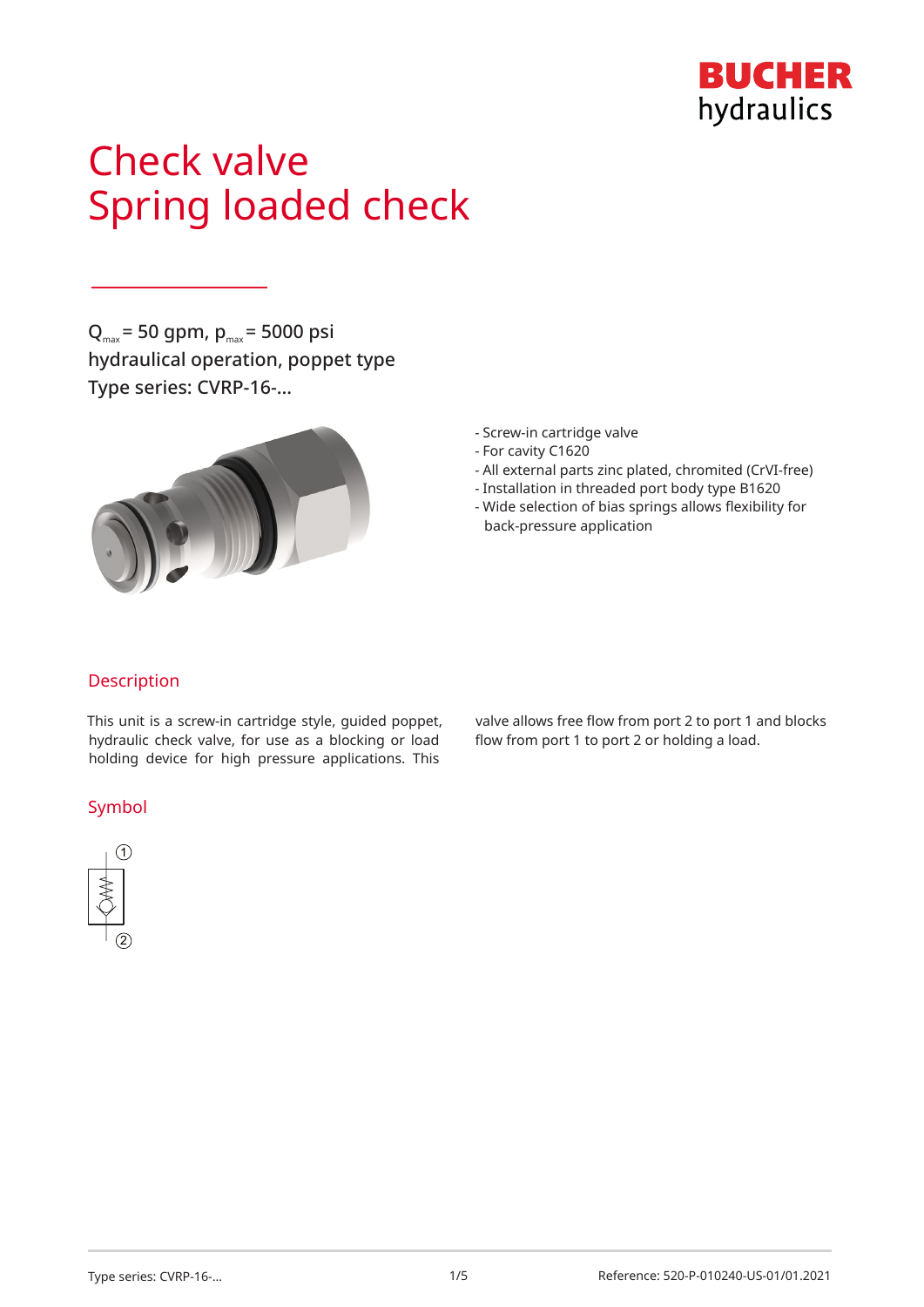

# Technical data

| <b>General Characteristics</b> | Description, value, unit                              |
|--------------------------------|-------------------------------------------------------|
| Function group                 | Check valve                                           |
| Function                       | Spring loaded check                                   |
| Design                         | Screw-in cartridge valve                              |
| Controls                       | hydraulical operation                                 |
| Characteristic                 | poppet type                                           |
| Construction size              | SAE 16 / nominal size 12                              |
| Thread size                    | 1 5/16-12 UN-2A                                       |
| Mounting attitude              | unrestricted                                          |
| Weight                         | $0.82$ lb                                             |
| Cavity acc. factory standard   | For cavity C1620                                      |
| Tightening torque steel        | $97.5$ ft $\cdot$ lb                                  |
| Tightening torque aluminium    | $72.5$ ft $\cdot$ lb                                  |
| Tightening torque tolerance    | ± 5%                                                  |
| Minimum ambient temperature    | $-22$ °F                                              |
| Maximum ambient temperature    | $+248 °F$                                             |
| Surface protection             | All external parts zinc plated, chromited (CrVI-free) |
| Available seal types           | several seal types available, see ordering code       |
| Seal kit order number          | NBR: SKN-1621 / FKM: SKV-1621                         |

| <b>Hydraulic Characteristics</b>                                              | <b>Description, value, unit</b>                                                     |
|-------------------------------------------------------------------------------|-------------------------------------------------------------------------------------|
| Maximum operating pressure                                                    | 5000 psi                                                                            |
| Maximum flow rate                                                             | $50$ qpm                                                                            |
| Flow direction                                                                | see symbol                                                                          |
| Hydraulic fluid                                                               | All general purpose hydraulic fluids such as MIL-H-5606, SAE-<br>#10, SAE-#20, etc. |
| Minimum fluid temperature                                                     | $-13 °F$                                                                            |
| Maximum fluid temperature                                                     | $+176$ °F                                                                           |
| Viscosity range                                                               | 10  500 mm <sup>2</sup> /s (cSt)                                                    |
| Recommended viscosity range                                                   | 15  250 mm <sup>2</sup> /s (cSt)                                                    |
| Minimum fluid cleanliness (cleanlineless class according to ISO<br>4406:1999) | class 18/16/13                                                                      |
| Internal leakage flow rate                                                    | 5 drops/min maximum at 5000 psi                                                     |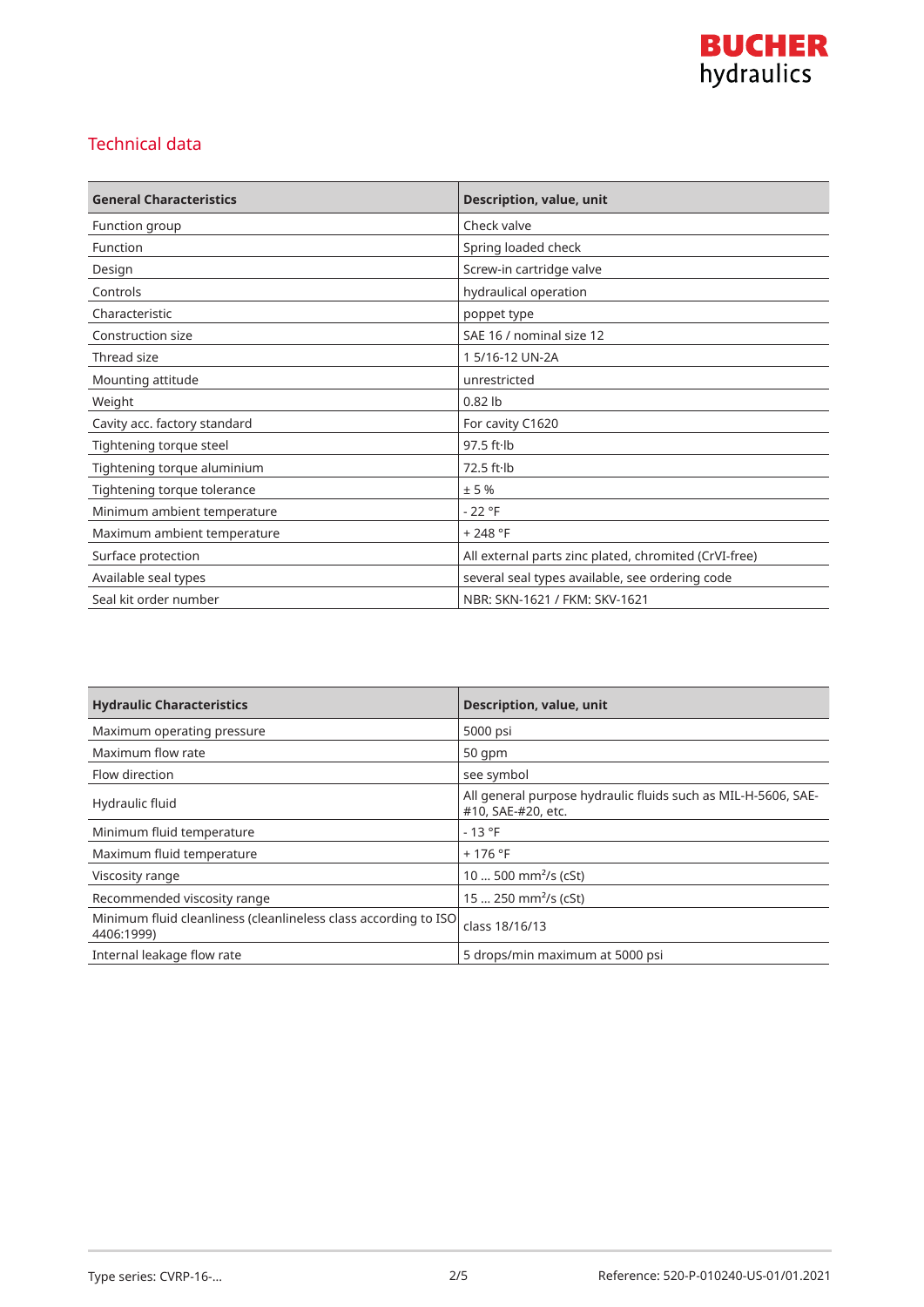

# Performance graphs

measured with oil viscosity 28.5 mm²/s (cSt)



 $Δp = f (Q)$  Pressure drop-flow rate characteristic  $Δp [psi (bar)]$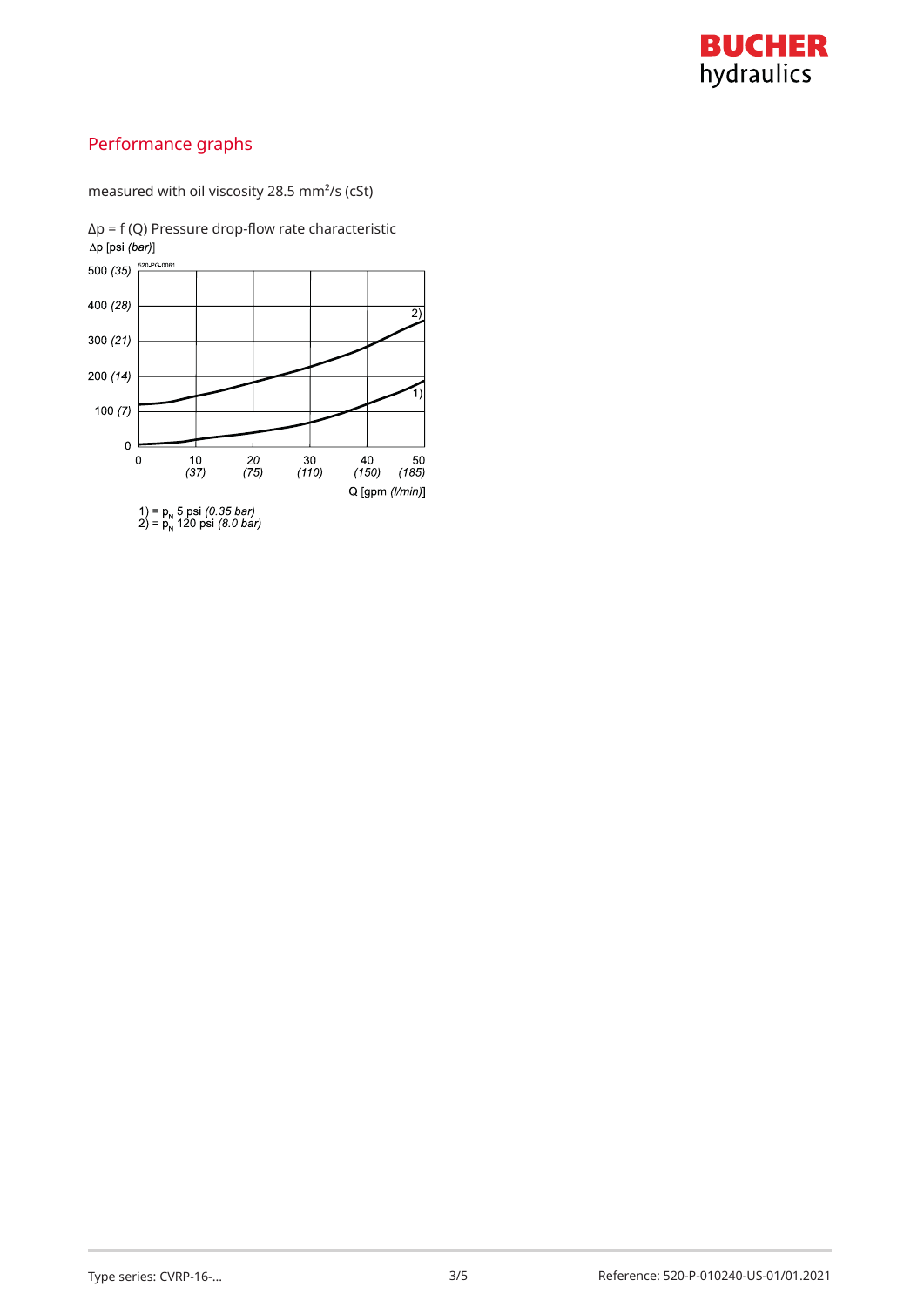

## Dimensions and sectional view

**Beispiel für die Masseinheit: Example for the dimensional units:**  $.031 = 0.031"$  inch I  $(0.79) = 0.79$  mm millimeter



# Installation information



#### **ATTENTION!**

Only qualified personnel with mechanical skills may carry out any maintenance work. Generally, the only work that should ever be undertaken is to check, and possibly replace, the seals. When changing seals, oil or grease the new seals thoroughly before fitting them.



#### **NOTE!**

The seals are not available individually. The seal kit order number can be found in the chapter "Technical data".



## **NOTE!**

1) When fitting the screw-in cartridge valve, use the specified tightening torque. The value can be found in the chapter "Technical data".